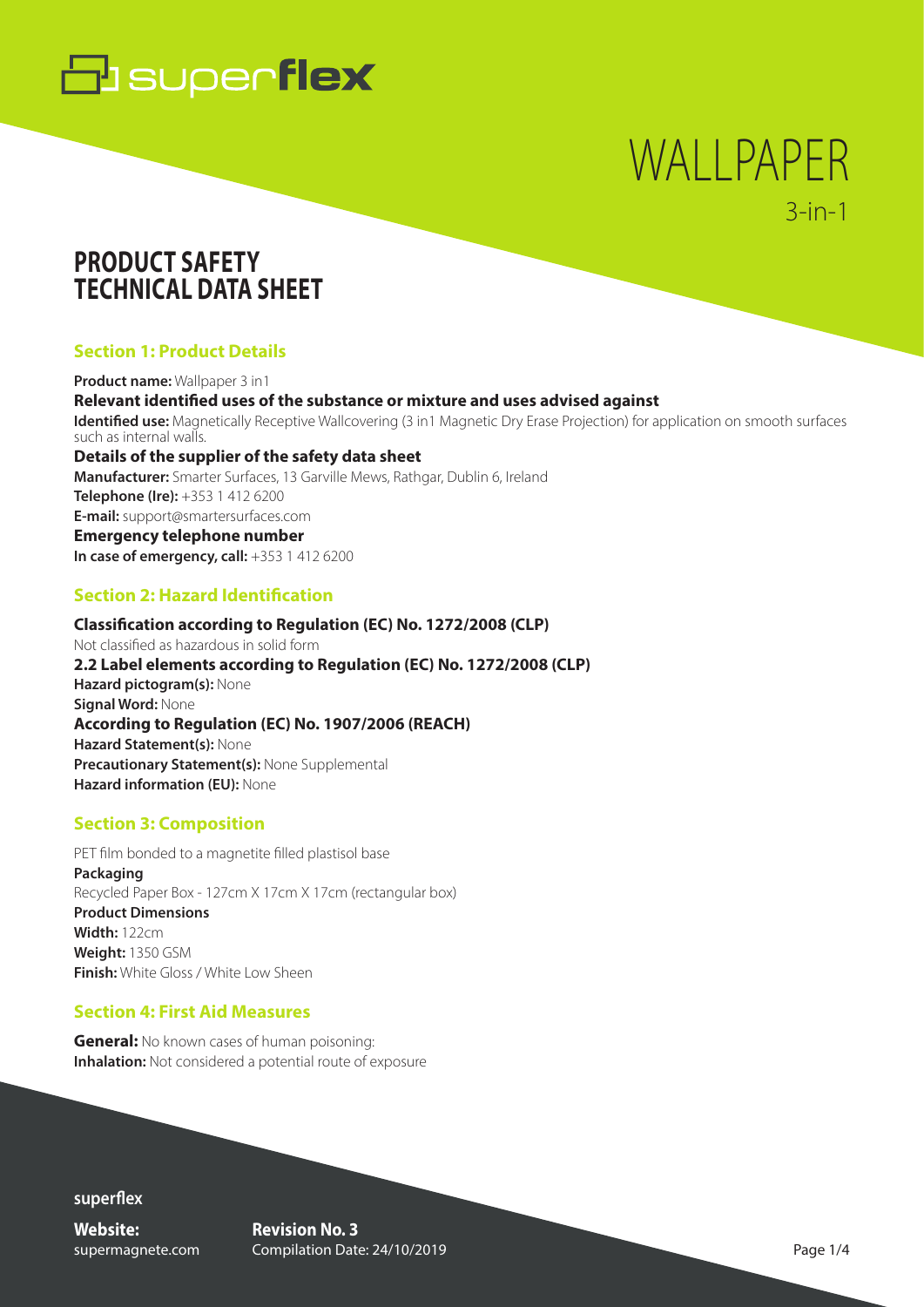# **B** superflex

# WALLPAPER 3-in-1

## **PRODUCT SAFETY TECHNICAL DATA SHEET**

**Skin Contact:** If molten materal gets on skin, cool affected area with cold water. Obtain medical treatment. **Eye Contact:** Not considered a potential route of exposure, Seek medical advice if problems arise **Ingestion:** Not considered a potential route of exposure, Seek medical advice if problems arise

#### **Section 5: Fire Fighting Measures**

**Fire Rating**  Reaction to Fire Classification: Euroclass B – s1, d0 ASTM E84 Class B **Suitable Extinguishing Media**  Foam, Carbon Dioxide ( CO2), Dry Chemical, Water **Specific Hazards Arising from the substance**  Burning releases hazardous gases such as carbon monoxide, carbon dioxide and small amounts of aldehydes and alcohols. **Advice for Fire Fighters**  Wear self contained breathing apparatus

#### **Section 6: Accidental Release Measures**

**Personal precautions protective equipment and emergency procedures**  For emergency responders not applicable for the product in its solid form **Environmental precautions:**  Waste material should be recovered or disposed of in a safe manner; according to local regulations:

#### **Section 7: Handling and Storage**

#### **Precautions for handling:**

The material has sharp edges which can cause cuts to skin, wear protective gloves.

#### **General Occupational Hygiene:**

Workers should wash hands and face before eating or drinking. Remove protective wear before eating or drinking **Storage** 

- Store in a cool dry place away from sources of ignition.
- Storage class: 11 Flammable Solids
- Stability Conditions: Stable when stored under normal storage conditions.
- Shipping- Do not stack more than eight levels for pallet transport

**superflex**

**Website:** supermagnete.com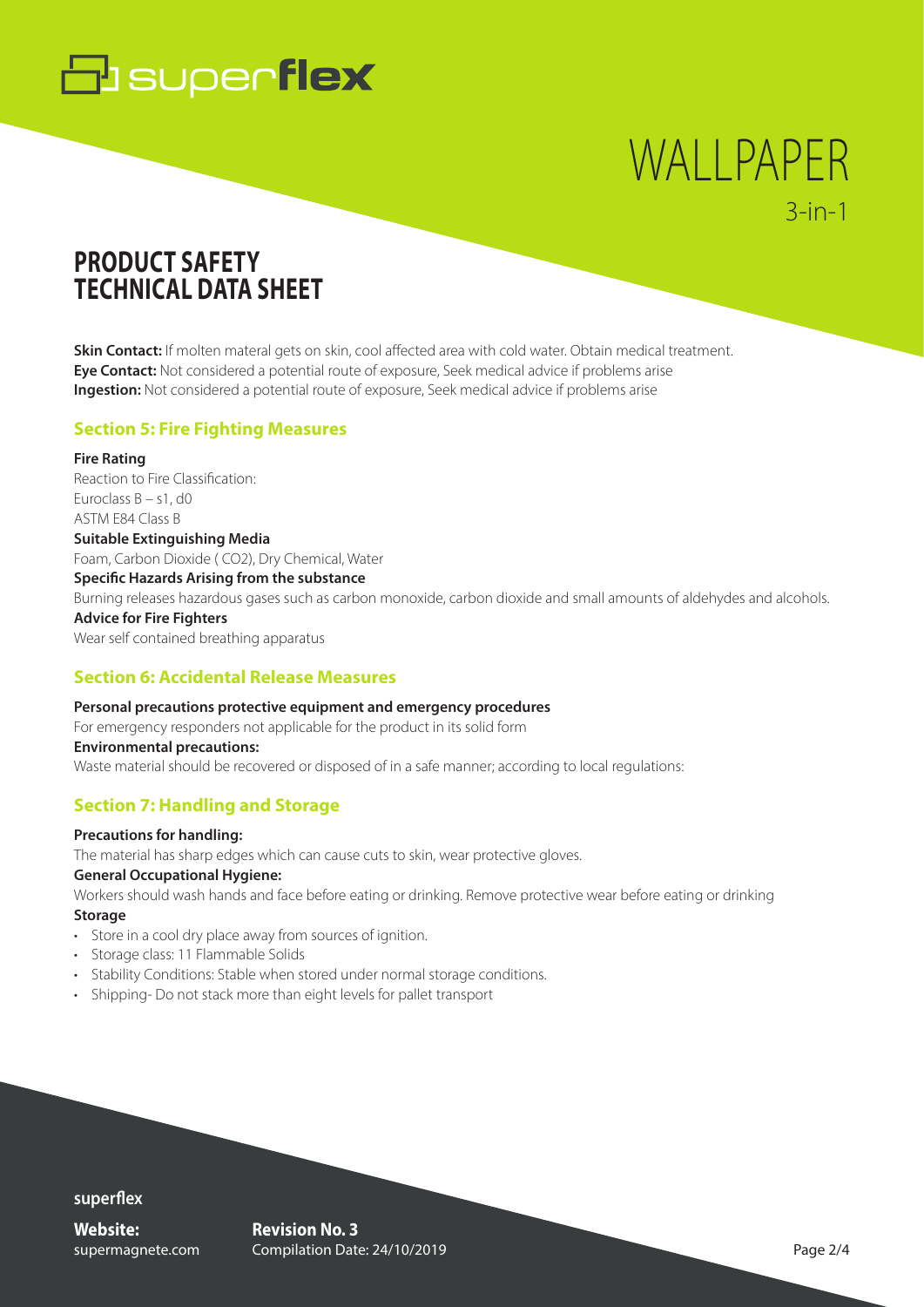# **B** superflex

## WALLPAPER 3-in-1

### **PRODUCT SAFETY TECHNICAL DATA SHEET**

#### **Section 8: Exposure Controls / Personal Protection**

#### **Engineering Measures**

- Take precautionary measures against static discharges.
- Provide ventilation to keep dust below occupational exposure limits.
- Eye protection should be used where a project specific risk assesment indicates it is neccessary
- Hand protection should be used at all times
- General Protection according to local regulations Respiratory:
- No special equipment normally required

#### **Section 9: Physical and Chemical Properties**

**Form:** Solid Film **Colour:** White / White Low Sheen **Odour:** None **Flash Point:** 400oC **Boiling Point:** N/A **Melting Point:** 100oC

#### **Section 10: Stability & Reactivity**

**Chemical Stability:** Chemically stable under normal conditions **Conditions to Avoid:** Naked Flame or sources of ignition **Materials to Avoid:** Keep away from strong acids and oxidising agents

**Hazardous thermal decomposition products:** Decomposition products may include the following: Carbon Monoxide (CO), Isocyanates, Carbon Dioxide (CO2) and Nitrogenous gases may evolve during combustion.

#### **Section 11: Toxicological Information**

**Further Information:** This material is not classified as dangerous in its solid form no detrimental effects are known there us no data available on the material.

No component of this product present at levels greater than or equal to 0.1% is identified as probable, possible or confirmed human carcinogen by IARC. No component of this product present at levels greater than or equal to 0.1% is identified as a known or anticipated carcinogen by NTP. No component of this product present at levels greater than or equal to 0.1% is identified as a carcinogen or potential carcinogen by OSHA.

#### **Section 12: Ecological Information**

**Further Information:** Not known to be harmful to the environment

**superflex**

**Website:** supermagnete.com